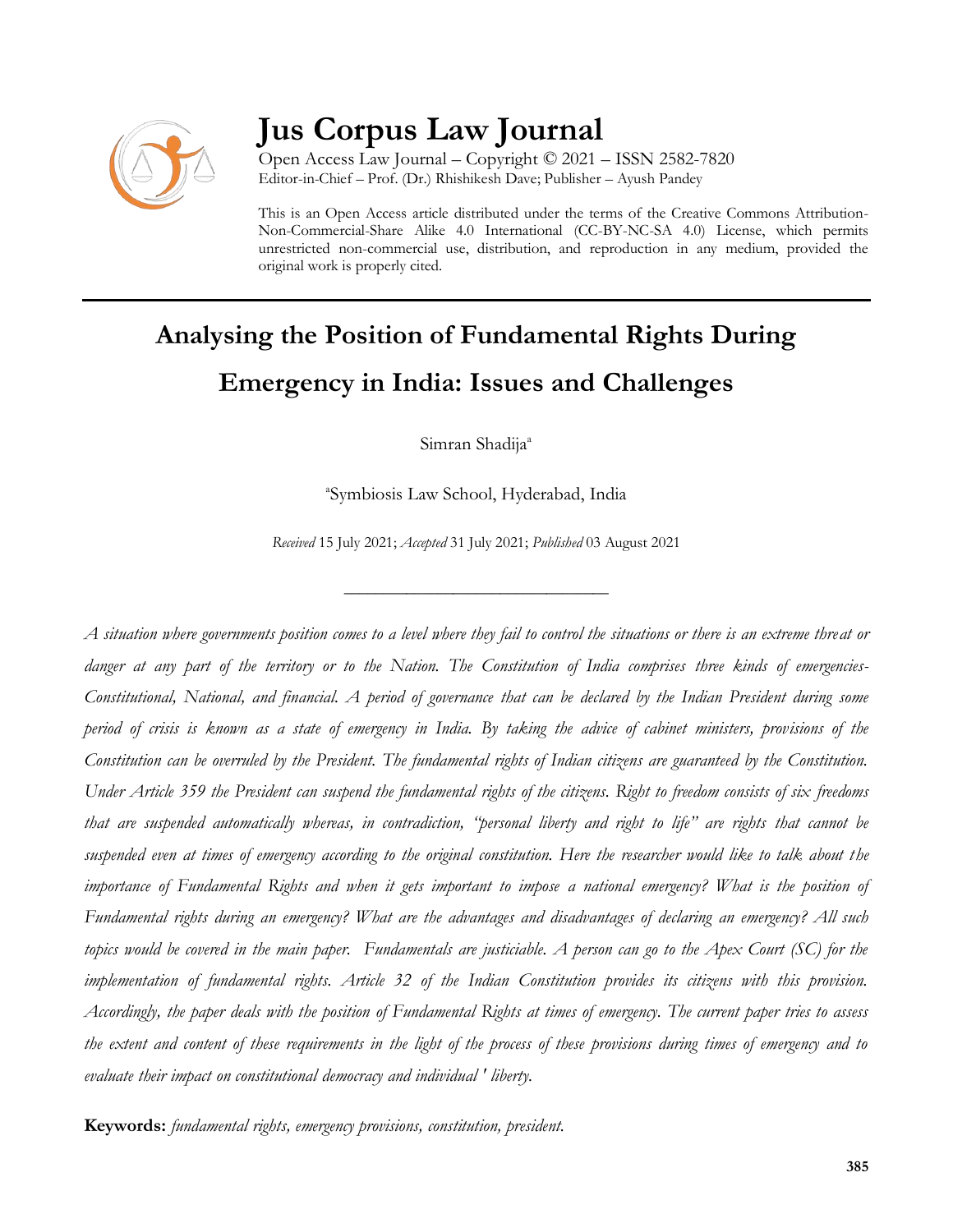#### **INTRODUCTION**

The citizens of India are guaranteed some fundamental rights. These rights are guaranteed by the Indian Constitution. Different parts of the constitution deal with specific things. Part III of it deals with fundamental rights.<sup>1</sup> These rights are called "Fundamental" as these are the basic human rights that are required for the development of society as a whole. Indian Constitution has borrowed this part from the USA. Right to life, right to exploitation, etc. are a few rights guaranteed.<sup>2</sup>

These above-mentioned rights are not absolute, they do impose "reasonable restrictions" on the Indian citizens. The Central Government has the right to suspend these rights during an Emergency. Article 352 -360 under Part XVIII of the Constitution deals with provisions of emergency<sup>3</sup> . Following are the types of emergencies with the associated article:

- 1. Article 352- "National Emergency"
- 2. Article 256- "State emergency"
- 3. Article 360- "Financial emergency"

An emergency can be imposed by the President at times of armed rebellion, external aggressions, or war. Here, in such a situation the rights (FR's) of the citizens can be suspended, except for two rights. All the kinds of emergencies and fundamental rights shall be discussed deeply in the main paper. FR drafts the basic structure of the Indian Constitution. Clause 2 of article 19 says that the state can impose 'reasonable restrictions' where offences like defamation, contempt of court, integrity, and sovereignty, etc.<sup>4</sup> take place. Every citizen has the right to move to Supreme Court under art.32 and High Court under art. 266.<sup>5</sup> Fundamental rights are suspended under emergency but article 20 and article 21<sup>6</sup> cannot be suspended in

<sup>1</sup> D D Basu, *Introduction to The Indian Constitution* (LexisNexis 2009)

<sup>2</sup> R K Singh, *Constitutional Issue and Indian Polity* (Arihant Publishers 2005)

<sup>3</sup> G Austin, *Cornerstone of Nation: The Constitution of India* (1966)

<sup>4</sup> Constitution of India, art 19, cl 2

<sup>5</sup> Constitution of India, arts 32 & 266

<sup>6</sup> Constitution of India, arts 20 & 21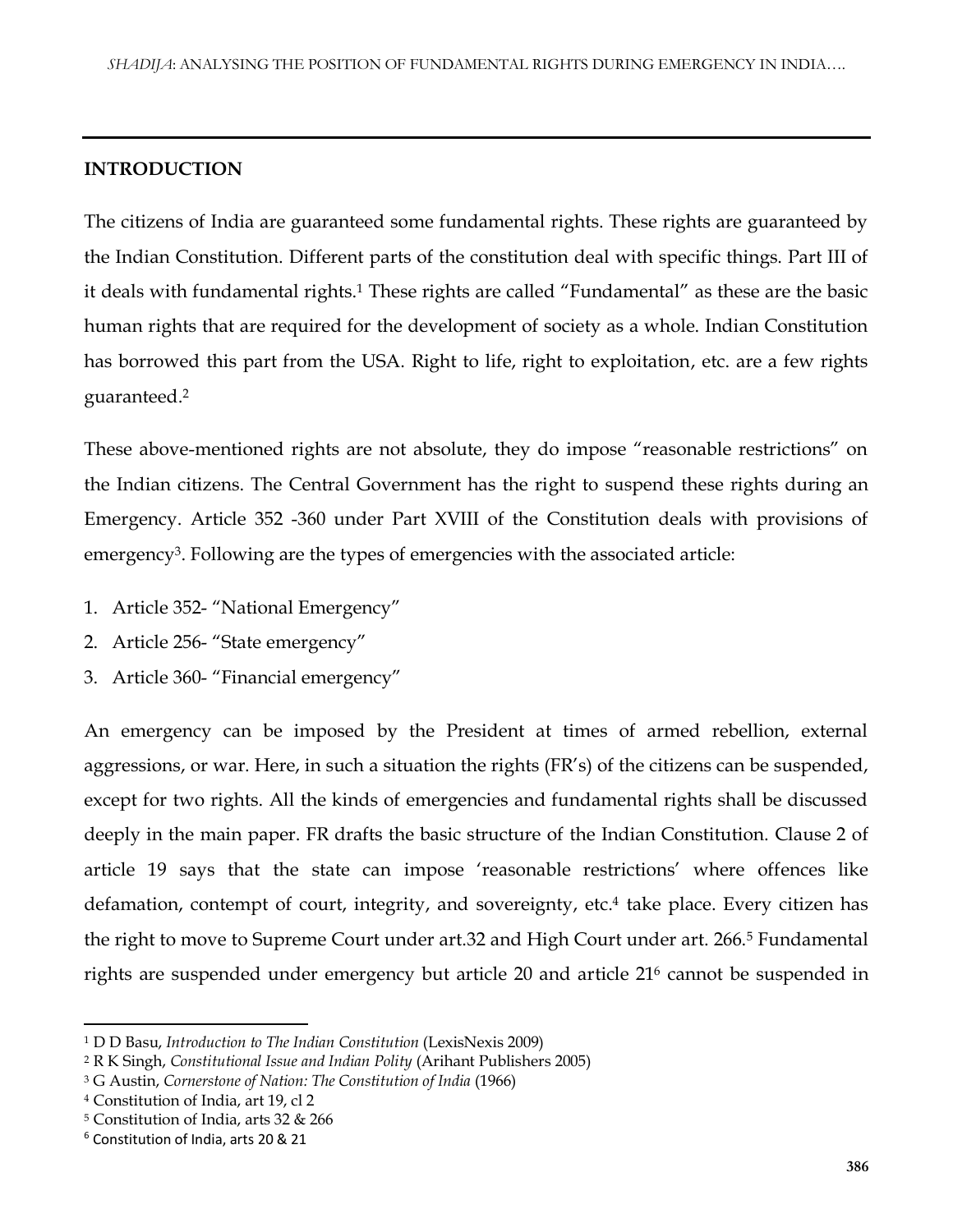any circumstance. Everything shall be discussed deeply further in the paper and many case laws related to the topic. All the fundamental rights will be explained in a very brief manner.

## **RESEARCH OBJECTIVE**

Following are the objectives of researching the above-mentioned topic:

- 1) To understand the history of 'Emergency Provisions'
- 2) To understand the number of times an emergency has been imposed.
- 3) To understand how Fundamental Rights are affected at times of emergency.
- 4) To understand the emergency provisions under the Indian Constitution.
- 5) To briefly understand the types of emergencies.
- 6) To understand the procedure of declaring an emergency and the procedure of revoking an emergency.

## **RESEARCH QUESTIONS**

Following are the questions which would be answered by the researcher in the main paper:

- 1) What is the history of emergency provisions?
- 2) What are the effects of the declaration of emergency on the fundamental rights of citizens?
- 3) What are the emergency provisions available under the Indian Constitution?
- 4) What changes were brought with the 44<sup>th</sup> amendment act, 1978
- 5) What is a suspension of rights of enforcement of Fundamental Rights?

#### **RESEARCH METHODOLOGY**

The method of research which have been adopted to carry a research on the topic- 'Analyzing the Position of Fundamental Rights during an emergency in India: issues and challenges' is Doctrinal research. It is the type of research that is adopted to have research on legal propositions. The doctrinal method enquires what Law is on a particular issue. It is the type of research that is adopted to have research on legal propositions. Primary, secondary and tertiary sources were collected as the primary source and as secondary sources, many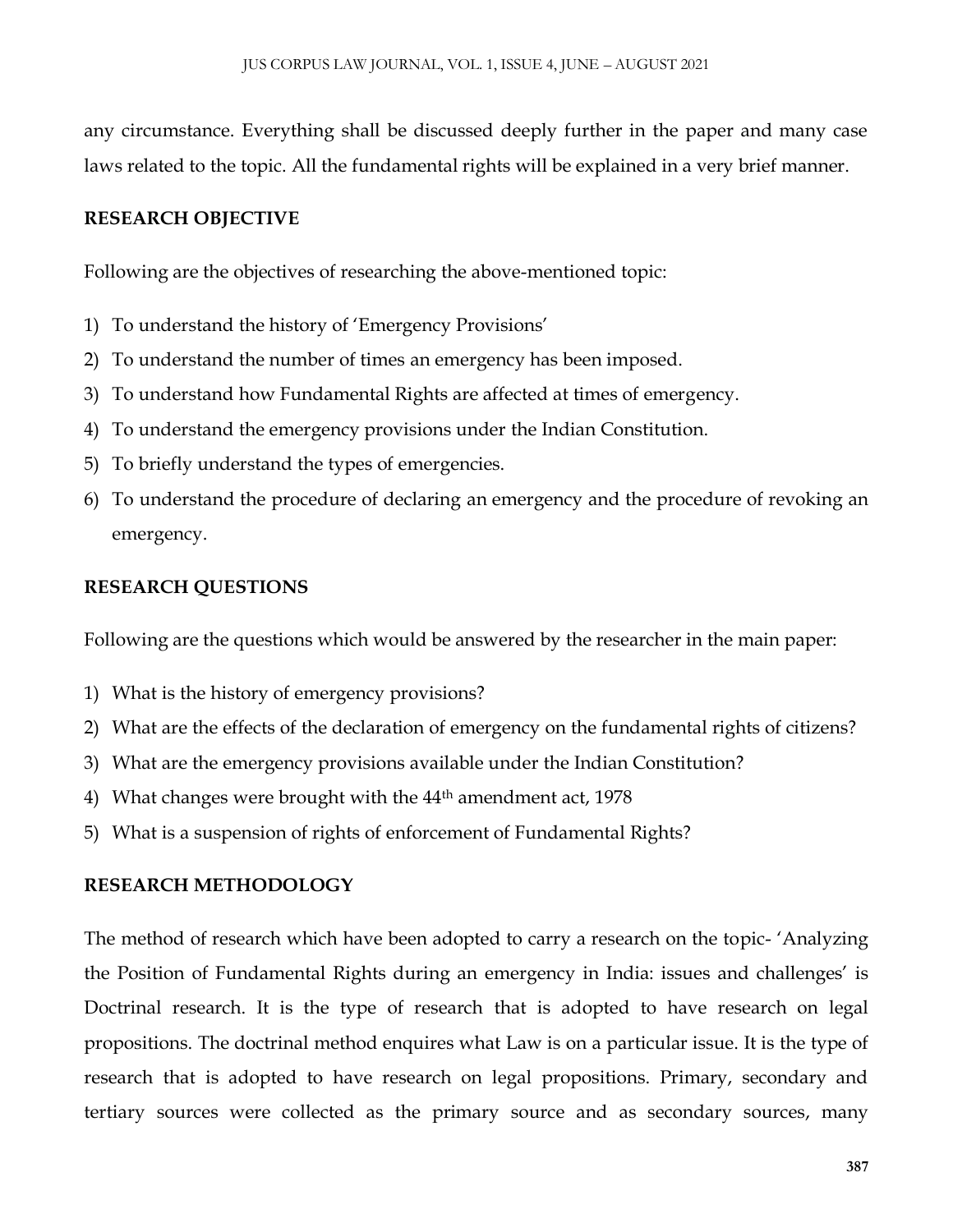published and unpublished data has been collected. Under the tertiary data, informative data from independent sources have been collected. An analytical method is adopted in order to analyze the position of fundamental rights. This was done with help of legislation, international treaties, articles, journals, etc. Other sources including, websites, periodicals, research papers were used.

# **LITERATURE REVIEW**

The Indian Constitution was the primary source of the search.

- 1) The book which helped the researcher throughout the research is "In the name of Democracy" by Bipan Chandra. This book talks about the JP Movement and Emergency<sup>7</sup>.
- 2) Aayush Verma's "State emergencies and the Fundamental Rights". This article briefly describes the three types of emergencies and related case laws. This article also throws light on judicial Interpretation of emergency provisions. Sarkaria Committee is also discussed.<sup>8</sup>
- 3) Harshit Khare's "Fundamental rights during an emergency". This article talks about the procedure of proclaiming an emergency as well as the procedure of revoking an emergency and the reason behind every emergency in different divisions.<sup>9</sup>
- 4) Pallavi Verma's "Emergency provisions: effect and impact". It takes into account judicial and legislative reviews on emergencies.  $^{10}$
- 5) Mohit Sharma's "National emergency and fundamental rights" talks about the 3 emergencies its reasons, impacts, and threats. All FR's are discussed and their positions during an emergency.<sup>11</sup>

 $\overline{\phantom{a}}$ <sup>7</sup> Bipan Chandra, *In the Name of Democracy: JP Movement and The Emergency* (Penguin 2017)

<sup>8</sup> Yash Sharma, 'State Emergencies and The Fundamental Rights' (*iPleaders*, 2021)

[<sup>&</sup>lt;https://blog.ipleaders.in/state-emergencies-fundamental-rights/>](https://blog.ipleaders.in/state-emergencies-fundamental-rights/) accessed 01 July 2021

<sup>9</sup> Harshit Khare, 'Position of Fundamental Rights During Emergency' (*Legalservicesindia.com*, 2018) [<http://www.legalservicesindia.com/article/589/Position-of-Fundamental-Rights-during-Emergency.html>](http://www.legalservicesindia.com/article/589/Position-of-Fundamental-Rights-during-Emergency.html)

accessed 01 July 2021

<sup>10</sup> Pallavi Verma, 'Emergency Provisions: Effects and Impact' (*Legalservicesindia.com*) [<http://www.legalservicesindia.com/article/1769/Emergency-Provisions:-Effects-and-Impact..html>](http://www.legalservicesindia.com/article/1769/Emergency-Provisions:-Effects-and-Impact..html)accessed 01 July 2021

<sup>11</sup> Mohit Sharma, 'Research Paper on National Emergency And Fundamental Rights' (*Idoc.pub*) [<https://idoc.pub/documents/research-paper-on-national-emergency-and-fundamental-rights-j3nom6orrgld>](https://idoc.pub/documents/research-paper-on-national-emergency-and-fundamental-rights-j3nom6orrgld) accessed 01 July 2021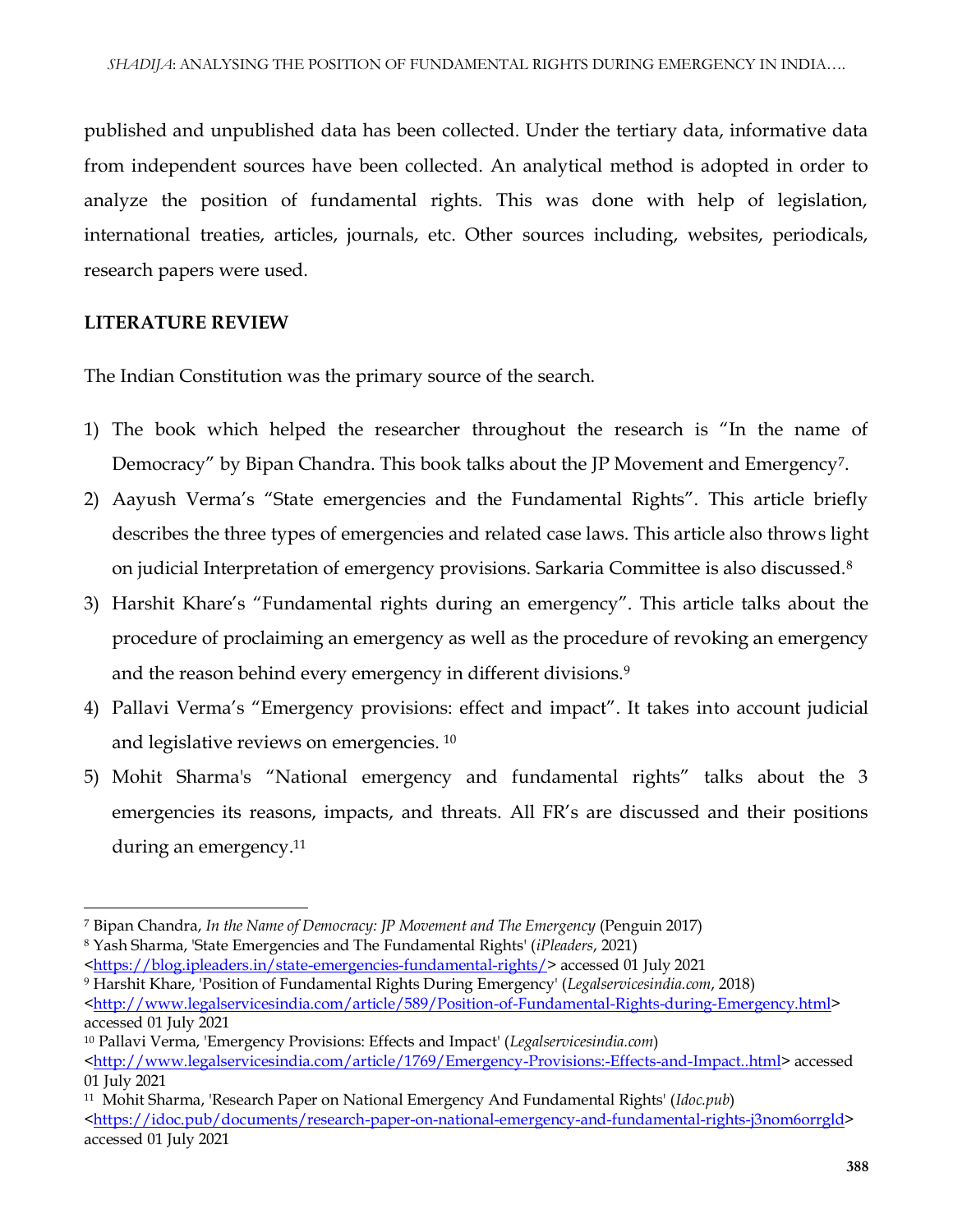- 6) Adv Abhijeet "Impact of National emergency on FR's deals with the reasons and threats associated with a national emergency.<sup>12</sup>
- 7) Srajan Kapil's "critical analysis of proclaimed emergency in India," tells how emergency affects the economy and the life of individuals.<sup>13</sup>
- 8) Yash Sharma's "Emergency rights and state emergencies" talks about judicial remedies, Sarkaria committee, all the types of emergencies, amendments, etc.<sup>14</sup>
- 9) Subodh Asthana "Emergency in India: art. 352 to 360" talks about the process of implementation and revoking of emergency. <sup>15</sup>
- 10) Krishnendra Joshi's "FR's under Indian Constitution" describes all the fundamental rights in a very brief way. All the provisions of emergency are also discussed by the author. <sup>16</sup>

## **COMPREHENSION OF EMERGENCY**

In a state of affairs where the president of India observes any serious situation or where the security of India or any part is in jeopardy or is likely to be threatened, then he can impose an Emergency. It can be declared by him alone.

In the first instance, infliction of emergency caused by external aggression, war, or internal disturbances has been provided by the Indian Constitution which is also called "armed rebellion"<sup>17</sup> . To declare an emergency, the president is required to take recommendations of his cabinet members in writing. After endorsements of cabinet members, it has to be passed by both the houses of parliament with the absolute majority of all the members of the house and

<sup>13</sup> Srajan Kapil, 'Critical Analysis of Proclaimed Emergencies in India' (*legalserviceindia.com*) [<https://www.legalserviceindia.com/legal/article-4033-critical-analysis-of-proclaimed-emergencies-in](https://www.legalserviceindia.com/legal/article-4033-critical-analysis-of-proclaimed-emergencies-in-india.html)[india.html>](https://www.legalserviceindia.com/legal/article-4033-critical-analysis-of-proclaimed-emergencies-in-india.html) accessed 02 July 2021

<sup>12</sup> Adv Abhijeet Patil, 'Impact of National Emergency on Fundamental Rights in India' (*Academia.edu*, 2020) [<https://www.academia.edu/28710012/IMPACT\\_OF\\_NATIONAL\\_EMERGENCY\\_ON\\_FUNDAMENTAL\\_RIG](https://www.academia.edu/28710012/IMPACT_OF_NATIONAL_EMERGENCY_ON_FUNDAMENTAL_RIGHTS_IN_INDIA_docx) [HTS\\_IN\\_INDIA\\_docx>](https://www.academia.edu/28710012/IMPACT_OF_NATIONAL_EMERGENCY_ON_FUNDAMENTAL_RIGHTS_IN_INDIA_docx) accessed 02 July 2021

<sup>14</sup> Sharma (n 8)

<sup>15</sup> Kavita Chandra, 'Emergency in India: Explanation of Article 352-360 Under the Constitution' (*iPleaders,* 2018) [<https://blog.ipleaders.in/emergency-india/>](https://blog.ipleaders.in/emergency-india/) accessed 02 July 2021

<sup>16</sup> Krishnendra Joshi, 'Fundamental Rights Under The Indian Constitution' (*iPleaders*, 2019)

[<sup>&</sup>lt;https://blog.ipleaders.in/fundamental-rights-in-the-constitution-of-india/>](https://blog.ipleaders.in/fundamental-rights-in-the-constitution-of-india/) accessed 02 July 2021

<sup>17</sup> Max Jean Zins, *Strains on Indian Democracy* (ABC Pub House 1988)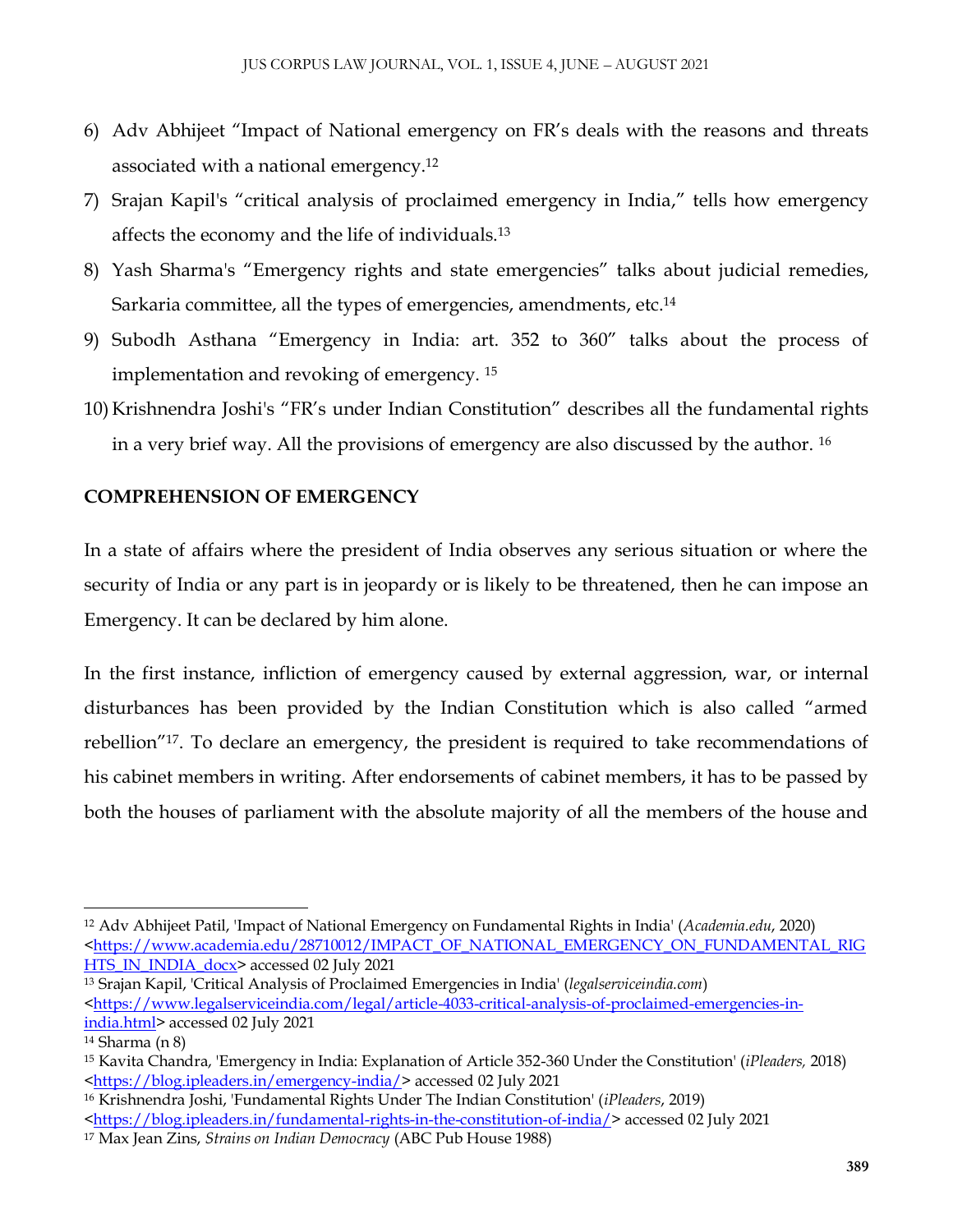$2/3$ <sup>rd</sup> of those who are present and voting in a month.<sup>18</sup> If the mentioned process does not take place, then the proclamation ceases to operate. <sup>19</sup>

Under Indian Constitution there are three types of emergencies defined:

- 1) Article 352 that talks about "National Emergency" which is imposed due to internal or external aggression or due to war.
- 2) Article 356 talks about constitutional apparatus in the state.
- 3) Article 360 talks about a financial emergency

#### **1. Fundamental Rights**

These are the basic rights of humans guaranteed by the Indian Constitution. These rights protect the dignity of human beings. These rights are given to all Indian citizens and in case of its breach, one can approach the court. This means that Fundamental Rights are enforceable. These rights have helped many to live their life with dignity and also helped to abolish untouchability.

FR's are divided into 6 heads:

1) Right to Equality- These rights are explained from Articles 14 to  $16^{20}$ . It is also known as the keystone of the Constitution of India. Article 14 says "the state shall not deny to any person equality before the law and equal protection of the laws within the territory of India,". The next art. is article 15 looks deeper into this matter and states that there must be no discrimination only on the grounds of sex, race, caste, religion, place of birth, or any of them. It also says that no one shall be stopped from entering into any public place like temples, restaurants, public washrooms, etc. Article 16 " All citizens must have equal opportunity in matters concerning employment or appointment to any office under the

<sup>18</sup> 'Judiciary Under Executive Assault' (1981) PUCL Bulletin

<sup>19</sup> Mofidul Islam, 'Position of Fundamental Rights During Emergency in India' (2020) 11 International Journal of Management

<sup>20</sup> Constitution of India, art 14, 15 & 16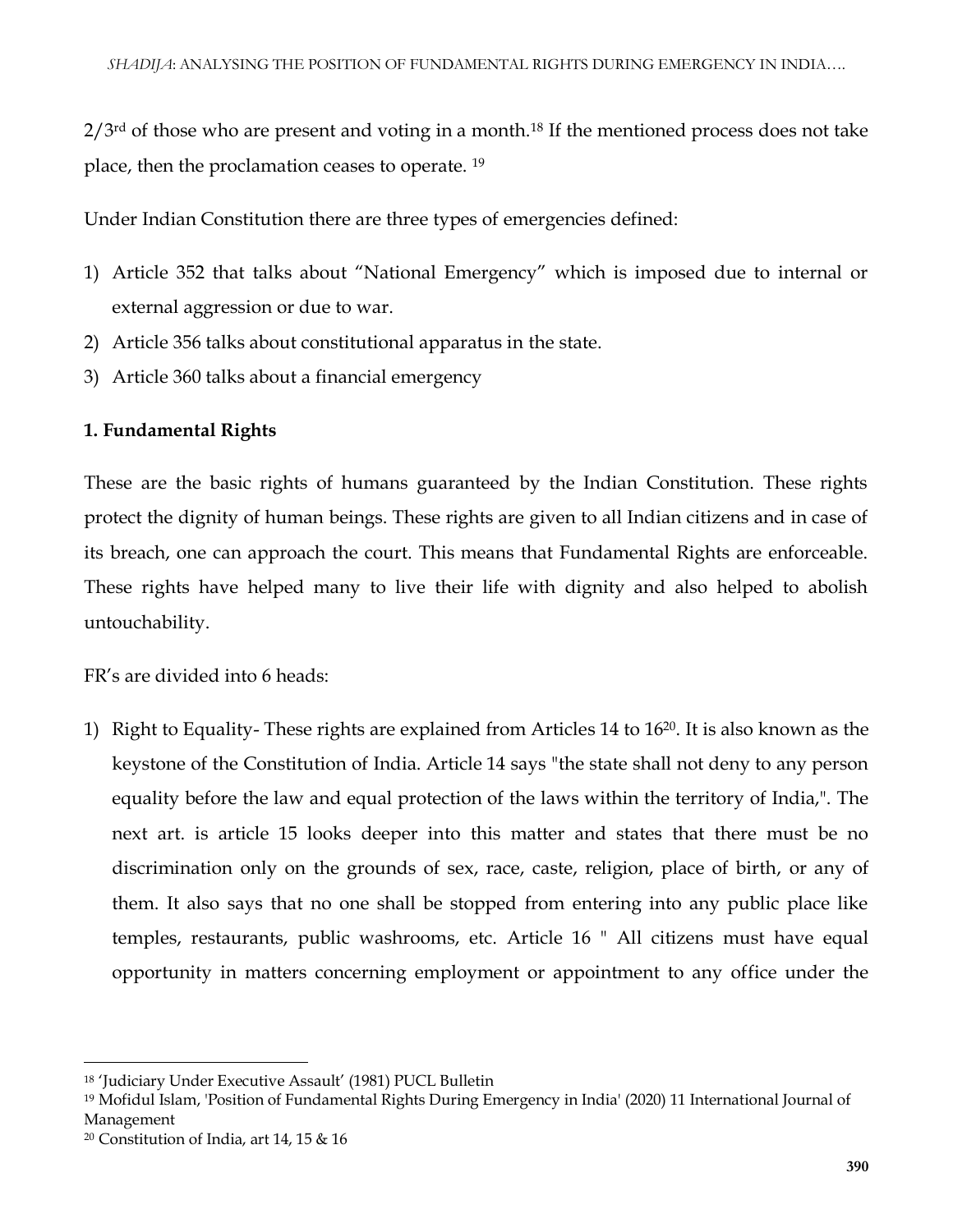state." Next articles, that is Article 17 and 18<sup>21</sup> are absorbed towards the abolishment of untouchability and giving of titles, respectively.

- 2) Right to Freedom- These rights are explained from Articles 19 to 22<sup>22</sup>. These are also known as the "soul of human rights in India". This article says that all the citizens have the right to speech and expression and to assemble peacefully without arms. It gives the right to form a union and gives the right to peacefully move anywhere within the territory of India, to reside in the area of own choice, and to carry out business, trade, occupation, and profession of choice. Prison Rights are stated under article 20 and say that no man shall be convicted without due cause. The conviction must be made only on violation or mistake of law and not Marely on the mistake of facts. It also states that one cannot be held liable for the amount of punishment greater than that is given under the Law. "no person shall be deprived of his life or personal liberty except according to the procedure established by law." This is given under Article 20.
- 3) Right against Exploitation- These rights are enumerated from articles 23 to 2423. These rights prohibit exploitation example Human trafficking etc. Article 23 prohibits forced labor, human trafficking, beggary, and other exploitative wrongs. Prohibiting the working of children below 14 years is done by article 24. It prohibits children below 14 to engage themselves or get them engaged in dangerous activities like working at construction sites, mines or factories.
- 4) Right to Freedom of Religion- These rights are enumerated from articles 25 to 28. These rights talk about the religious minority in our country. These rights talk about free pursuance profession, practice and follow the religion of choice, right to manage the religious matters, exclusion from paying any religious taxes, and the freedom to visit the temple or religious institution of their own choice.<sup>24</sup>
- 5) Cultural and educational rights- These rights are given under articles 29 to 30. These rights are given to the minority sections of our society. Article 29 gives the right to everyone, no matter where they, whether live inside the territory of India or any part of it having

 $\overline{\phantom{a}}$ <sup>21</sup> Constitution of India, art 17 & 18

<sup>22</sup> Constitution of India, art 19, 20, 21 & 22

<sup>23</sup> Constitution of India, art 23 & 24

<sup>24</sup> K Rai, *Indian Polity* (2007)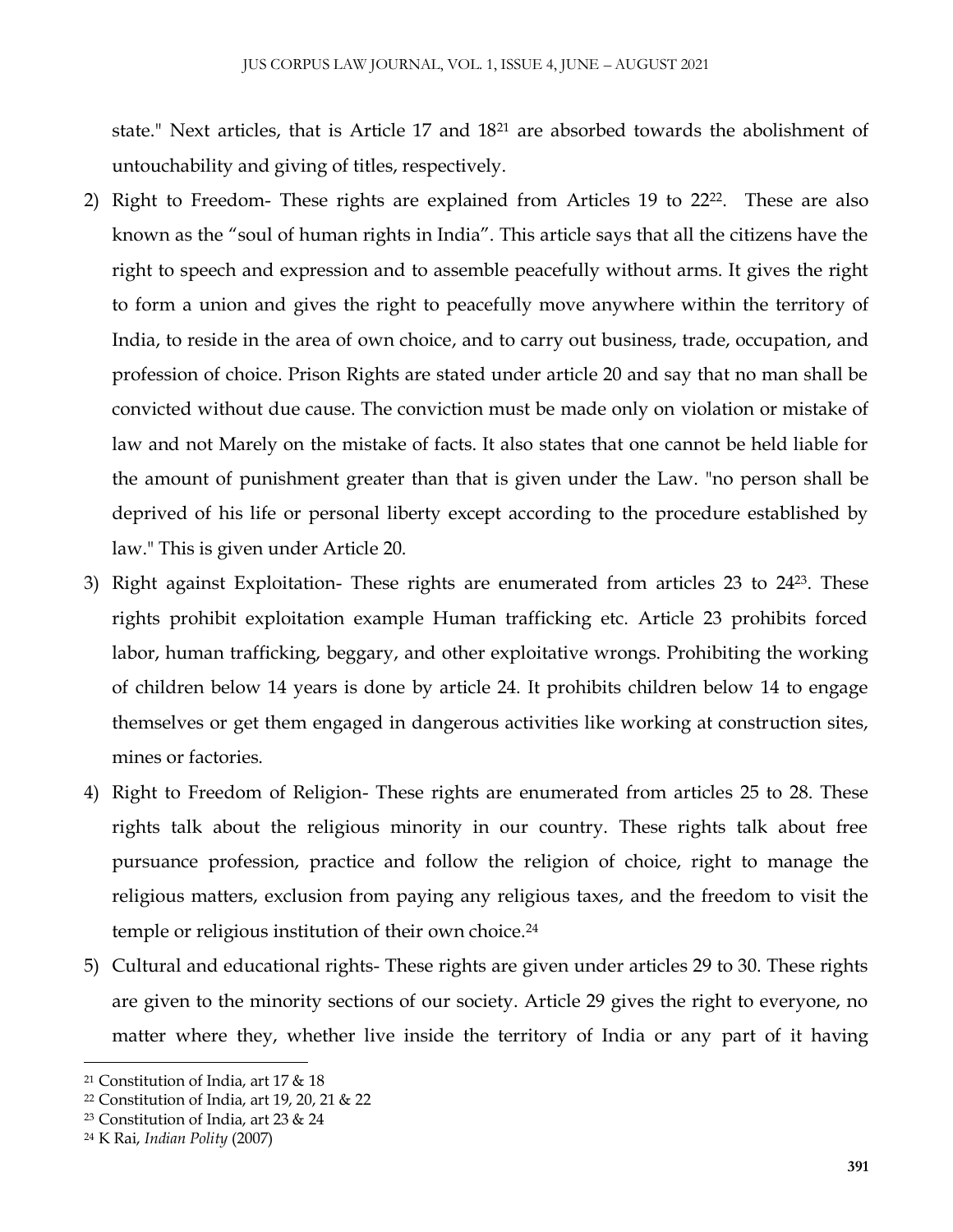different language, culture or script shall have the right to conserve the same. Article 30 states "all minorities, whether based on language or religion, shall have the right to administer and establish educational institutions of their choice".<sup>25</sup>

6) Right to constitutional remedy- This is given under article 32 and states that each and every person has the right to move to the supreme court in case of any violation of rights mentioned under part III of the constitution i.e. Fundamental rights. The only condition is that the process of reaching SC must be duly followed. The second clause of this article empowers the SC to issue directions or writs in the manner of habeas corpus, mandamus, prohibition, quo warranto, and certiorari. These rights cannot be suspended except when an emergency is proclaimed.<sup>26</sup>

### **2. Laws that are inconsistent with Fundamental Rights**

Article 13 of the Indian Constitution defines all the laws which are inconsistent with FR shall be void. A law can be held unconstitutional by High Court and the Supreme Court on the grounds that fundamental rights are being violated by these laws.

This article also says that the amendment of the constitution cannot be defied in court but in [Kesavananda Bharti v. the State of Kerala](https://indiankanoon.org/doc/257876/)<sup>27</sup>, the court stated that the constitutional amendment can be challenged if it violates the 'basic structure' of the Indian Constitution that is the Fundamental rights. Such amendment is void. <sup>28</sup>

#### **HISTORY OF NATIONAL EMERGENCY**

During the framing of the Indian Constitution, the conditions which were prevailing at that time played a significant role and because of it, the emergency provisions were embedded. Prior to the Independence and even after it, there were many incidents faced. Consequently, those incidents compelled the constitution framers to think of such provisions.<sup>29</sup>

 $\overline{a}$ 

<sup>25</sup> Sharma (n 8)

<sup>26</sup> *Ibid*

<sup>27</sup> *[Kesavananda Bharti v State of Kerala](https://indiankanoon.org/doc/257876/)* AIR 1973 SC1461

<sup>28</sup> Joshi (n 16)

<sup>29</sup> R P Dutt, *India Today and Tomorrow* (1955)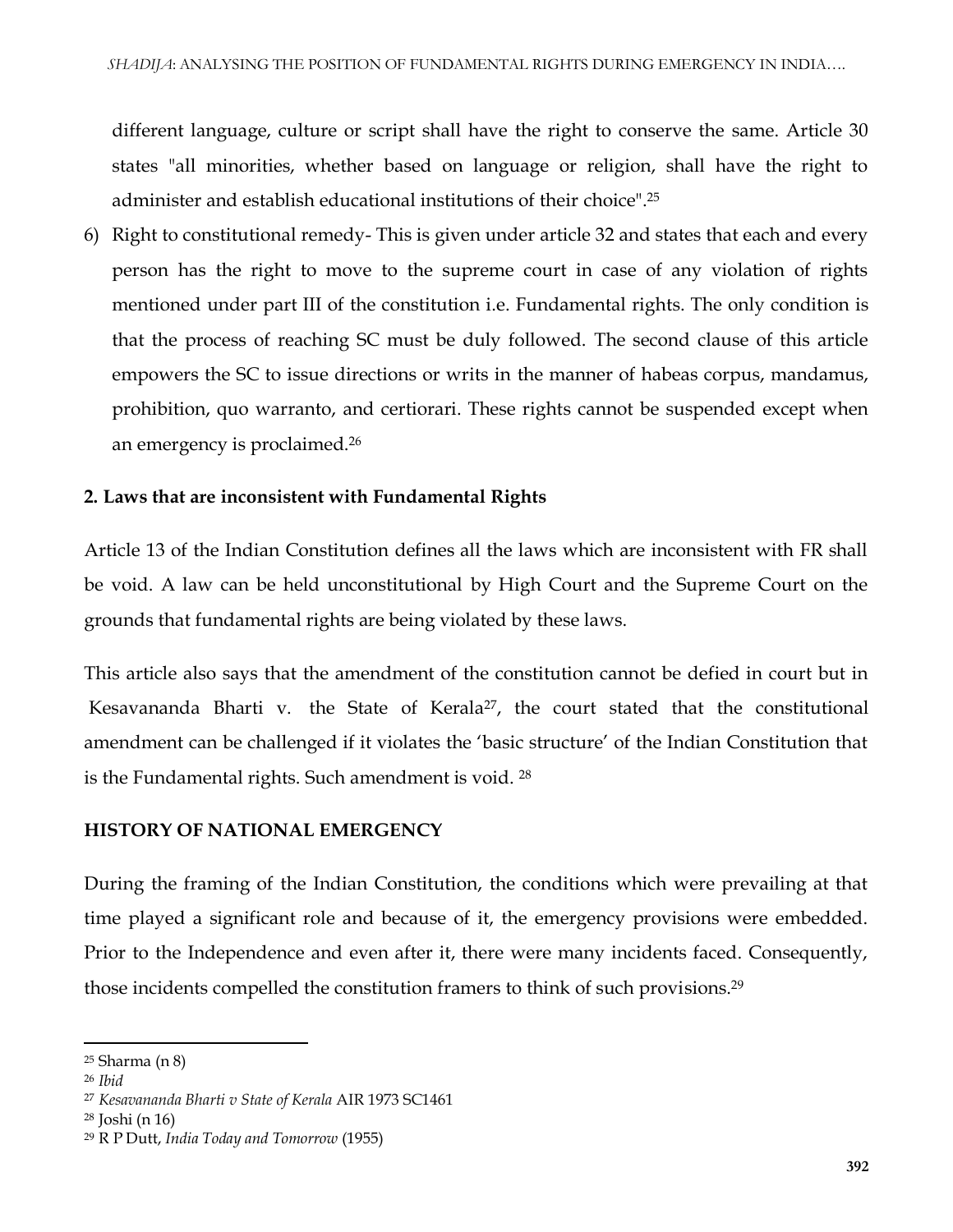Disorderly and obstreperous forces of regionalism, languish, casteism and communalism<sup>30</sup> developed jarring and disrupted the harmony and peace of the country. That was the time of communal riots between the Hindu caste people and people of Muslim caste which created disharmony and difficulty in maintaining and establishing democracy in our country. During the framing of the constitution, the lapse of the crown came up with the problem of Kashmir, and also danger was impending from Pakistan. Some Native states like Hyderabad and Junagarh had recalcitrant arrogance to joining the union of India. This was a great hurdle for the government as separatist conduct could not be permitted because these states were essential as geographical mandatories. All such situations and circumstances motivated the requirement of Article 352.<sup>31</sup>

The communists were revolting and this broke down the democracy and harmony in the country. There were communist activities among the peasants and workers in the state of Telangana. All such incidents led to the framing of emergency provisions in our Fundamental book. The framers of the Constitution were worried about the smooth and successful functioning of State government and there included Article 356<sup>32</sup>.

Partition and sudden fall in the foreign exchange reserves impacted the economic health of the country. Therefore, including Article 360 was an initiative of Dr. Ambedkar in order to avoid all such legal difficulties.

# **1. Past pronouncements of National Emergency**

Till now, a national emergency has been imposed thrice:

First National Emergency- It was declared on 26<sup>th</sup> October 1962 and lasted till 10<sup>th</sup> January 1968. It was declared because our borders in the Northeast were attacked by China.

<sup>30</sup> B C Das, 'Emergency Provision in Indian Constitution: A Study in Comparative Analysis' (1977) 38 Indian Journal of Political Science [<https://www.jstor.org/stable/41854792>](https://www.jstor.org/stable/41854792) accessed 05 July 2021 <sup>31</sup> *Ibid*

<sup>32</sup> *Ibid*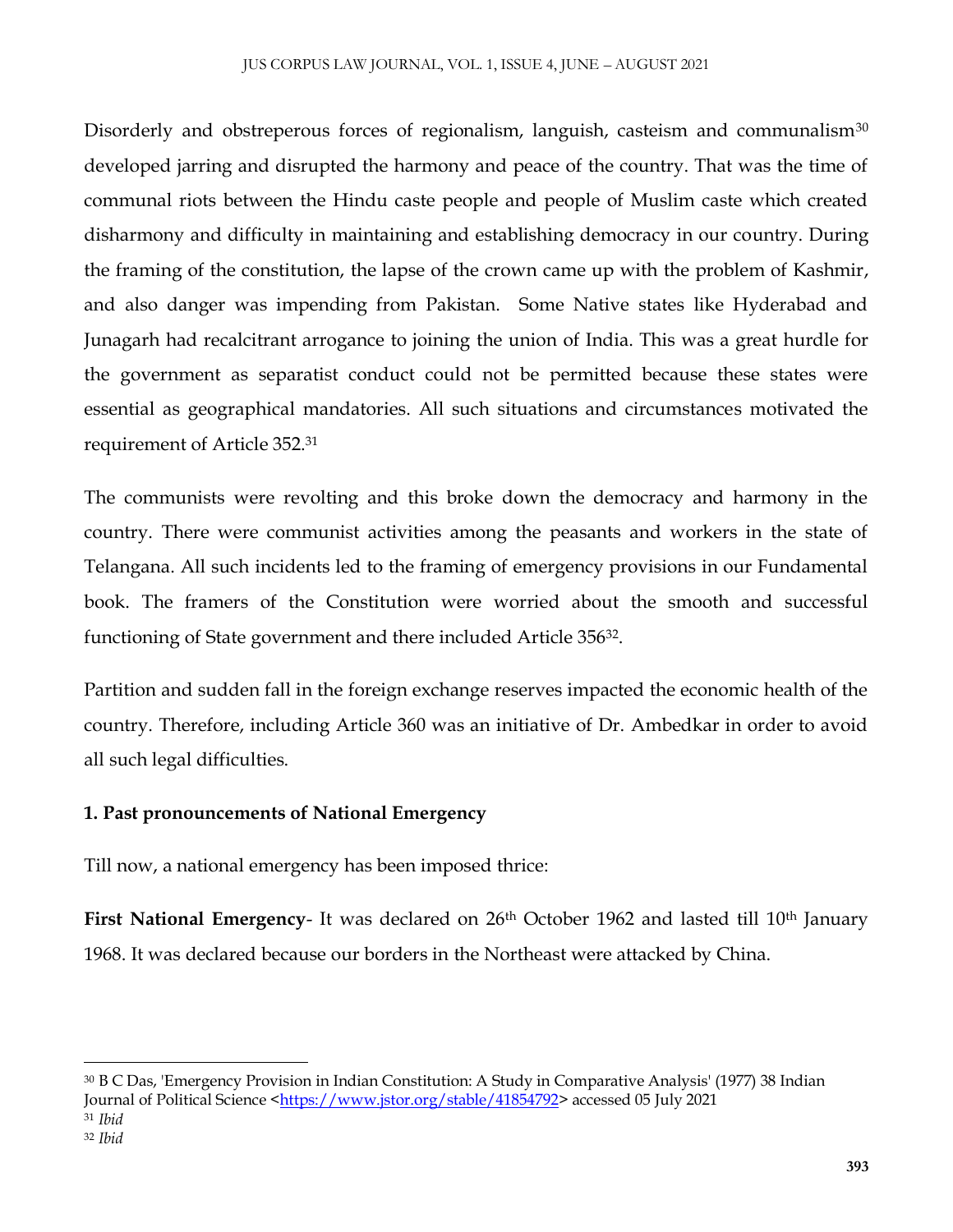**Second National Emergency-** It was imposed during the 2<sup>nd</sup> war between India and Pakistan. It was imposed in 1971on 3rd December and lifted in 1977, 21st March.

**Third National Emergency-** It is named an "internal emergency" and was declared because of internal disturbances. It was imposed in June 1975. <sup>33</sup>

## **2. Proclamation of Emergency**

The Indian Constitution states that whenever there is an emergency caused due to war, arm rebellion, or external aggression on the country then to resolve the situation there comes the need of declaring an emergency, and the whole power comes under President's hand. It can be imposed by the President of India alone if he thinks that (i) the country is under threat or (ii) any part of it or there is (iii) likely to be a threat.<sup>34</sup>

The recommendations of the 44th Amendment of the Constitution of India states that an emergency can be declared only when it's endorsed by the cabinet in writing and has to be sanctioned by both the houses of parliament by an absolute majority of the total members and 2/3<sup>rd</sup> majority of members voting and existing within a month, or else the proclamation terminates to operate. Emergency once approved, remains in existence for 6 months from proclamation date. A separate prior resolution has to be passed by the parliament in order to extend it surpassing 6 months. It can be also revoked by the Indian President by passing another proclamation only if the situation improves.

#### **3. Emergency surpassing Constitutional limitations**

 $\overline{a}$ 

In the State of Punjab, for 3510 days exactly emergency was imposed, and for complete 10 years in Calcutta. Proclamation being, military happenings in the 1980s in Punjab. From 1872 to 1992 that is for continues 5 years Punjab was further down presidential order. The

<sup>33</sup> Toshiba Singour, 'Article 352: Position of Fundamental Rights During National Emergency – A Doctrinal Research' (2018) 2 Pen Acclaims [<http://www.penacclaims.com/wp-content/uploads/2018/08/Toshiba-](http://www.penacclaims.com/wp-content/uploads/2018/08/Toshiba-Singour.pdf)[Singour.pdf>](http://www.penacclaims.com/wp-content/uploads/2018/08/Toshiba-Singour.pdf) accessed 06 July 2021

<sup>34</sup> Pathik Choudhury, 'Impact Of Emergency On Fundamental Rights' (2016) 2 International Journal of Legal Developments and Allied Issues [<https://thelawbrigade.com/wp-content/uploads/2019/05/pathik.pdf>](https://thelawbrigade.com/wp-content/uploads/2019/05/pathik.pdf) accessed 06 July 2021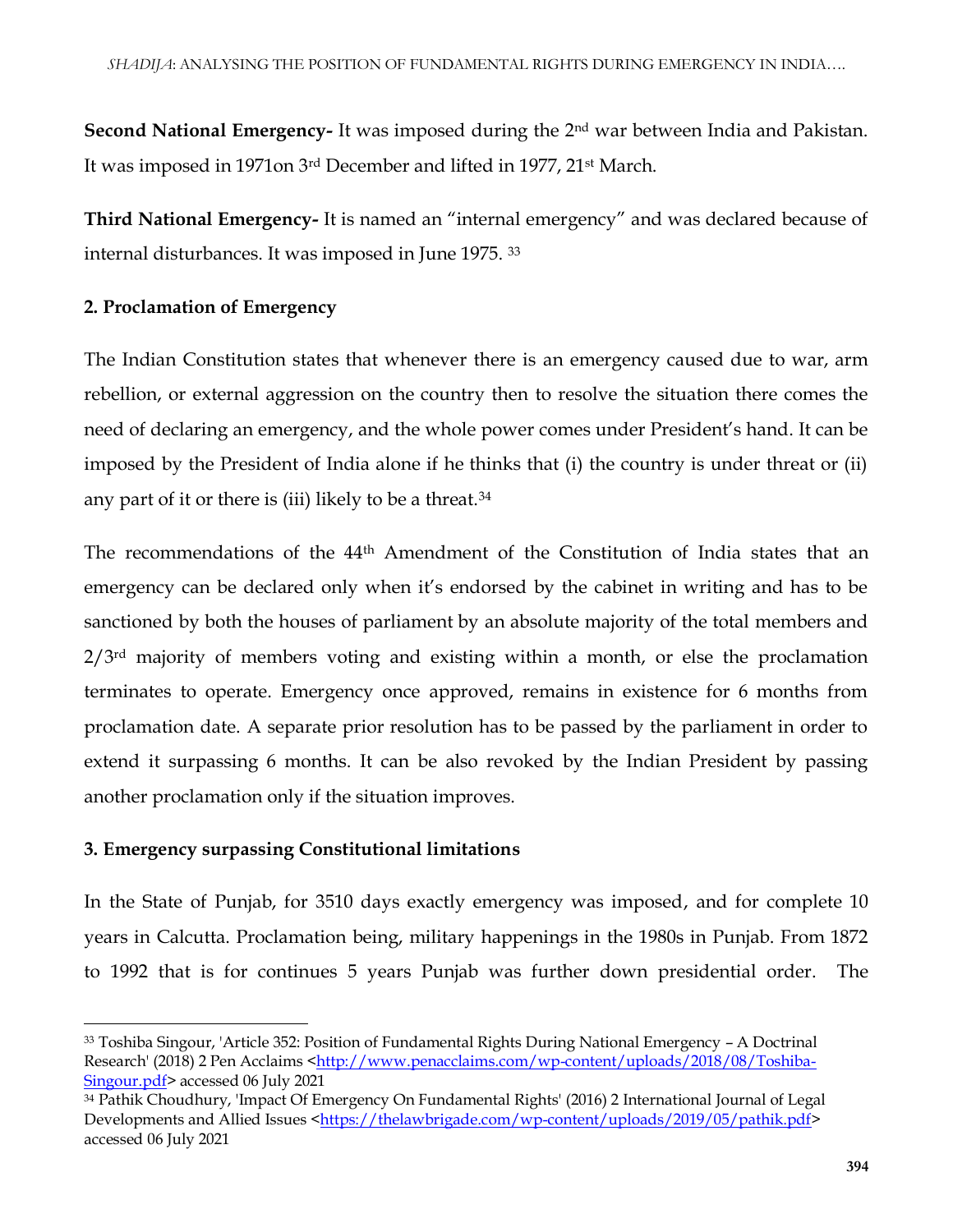proclamation took place because of the Sikh massacre in 1984 when Indira Gandhi was murdered.

Except for Punjab exceeding the emergency limitation, it permitted three years period former state of Jammu and Kashmir. From 1990 to 1996 which is around 6 years, 2061 days emergency was proclaimed in Jammu and Kashmir.<sup>35</sup>

#### **NATIONAL EMERGENCY**

Proclamation of emergency i.e. Article 352 of the Indian Constitution and states that: (1) "the president is satisfied that due to war, armed rebellion or external aggression the security of India or any part of it is in threat, by proclamation he may declare emergency in respect to the whole of India or the threatened part."

For dealing with such astonishing provisions which may disturb the peace, stability, security, etc. of the country or its part, the Indian constitution has provisions. At the time of emergency, the state has the complete right to take over the legislative and executive functions under their control<sup>36</sup>

#### **1. Procedure for the proclamation of Emergency**

As we all know that the Indian President has the power to declare an emergency but for doing so there are certain provisions.

If it is recommended by the cabinet in writing to do so and such proclamation by an absolute majority of total members of houses is approved by both the houses of parliament also, with  $2/3<sup>rd</sup>$  of members present for voting. If the above-mentioned is practiced only then the president can declare an emergency. <sup>37</sup>

If by chance during an emergency proclamation, Lok Sabha stands dissolved or is not in session, in that case, it has to be approved by Rajya Sabha within a month and well along by

<sup>35</sup> Sharma (n 8)

<sup>36</sup> Singour (n 34)

<sup>37</sup> Sharma (n 8)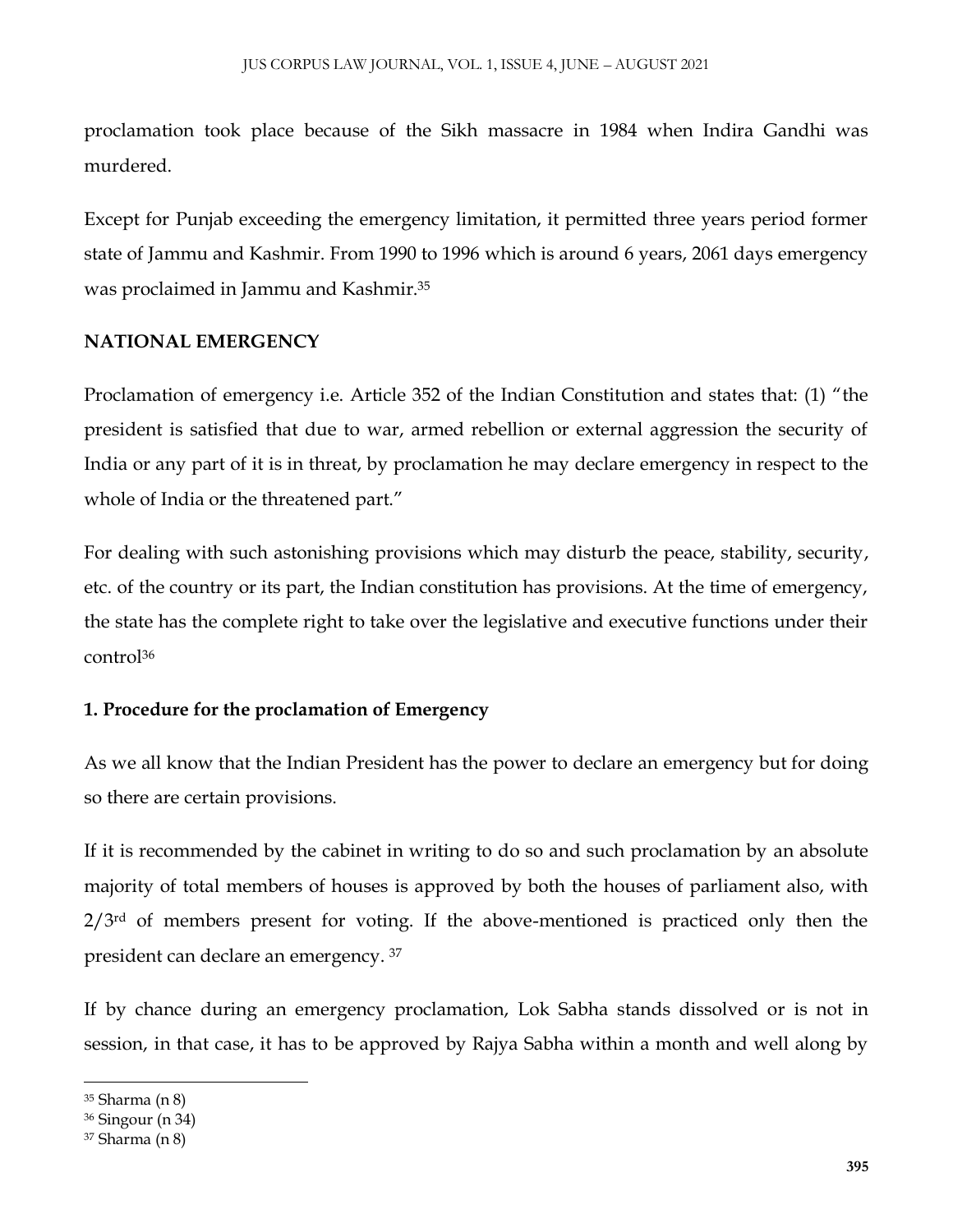Lok Sabha within the same duration and start with its next session. After an emergency is approved by Parliament, it stands in force from the date of the proclamation to 6 months.

In Minerva Mills Ltd. v UOI<sup>38</sup> it was held that "for the legitimacy of the declaration of emergency under Art. 352(1), there is no bar to Judicial Review". Courts have limited power extending up to the scrutiny of limits deliberated by the Indian constitution are followed or not and also to check whether President's satisfaction is valid or not. If it's on some irrelevant or absurd grounds, then such satisfaction is not valid.<sup>39</sup>

### **2. Procedure of revoking Emergency**

When situations seem to get smooth then through another proclamation by the president the emergency can be revoked. Also, a meeting can be requisitioned of Lok Sabha with the presence of 10% of its members and in that meeting revoking of emergency can be decided by simple majority. This method is recommended by the 44<sup>th</sup> amendment of the Constitution.

#### **3. Effects of National Emergency- Art. 353**

- 1) The form of Constitution i.e. Federal changes to Unitary. Here the parliament holds the power of law making even of state list subjects.
- 2) It affects both- the autonomy of the state and the rights of individuals.
- 3) The tenure of Lok Sabha can be extended for a year but after an emergency ceases to operate then this cannot be extended beyond 6 months. By following the same procedure, state assemblies can as well extend tenure.
- 4) Between union and states, the power to distribute revenue lies with the president.

## **STATE EMERGENCY**

President's rule is another name for a state emergency. When there is the breakdown of constitutional machinery of state, this type of emergency is declared.

<sup>38</sup> *Minerva Mills and Others v Union of India and Others* 1980 AIR 1789

<sup>39</sup> Islam (n 20)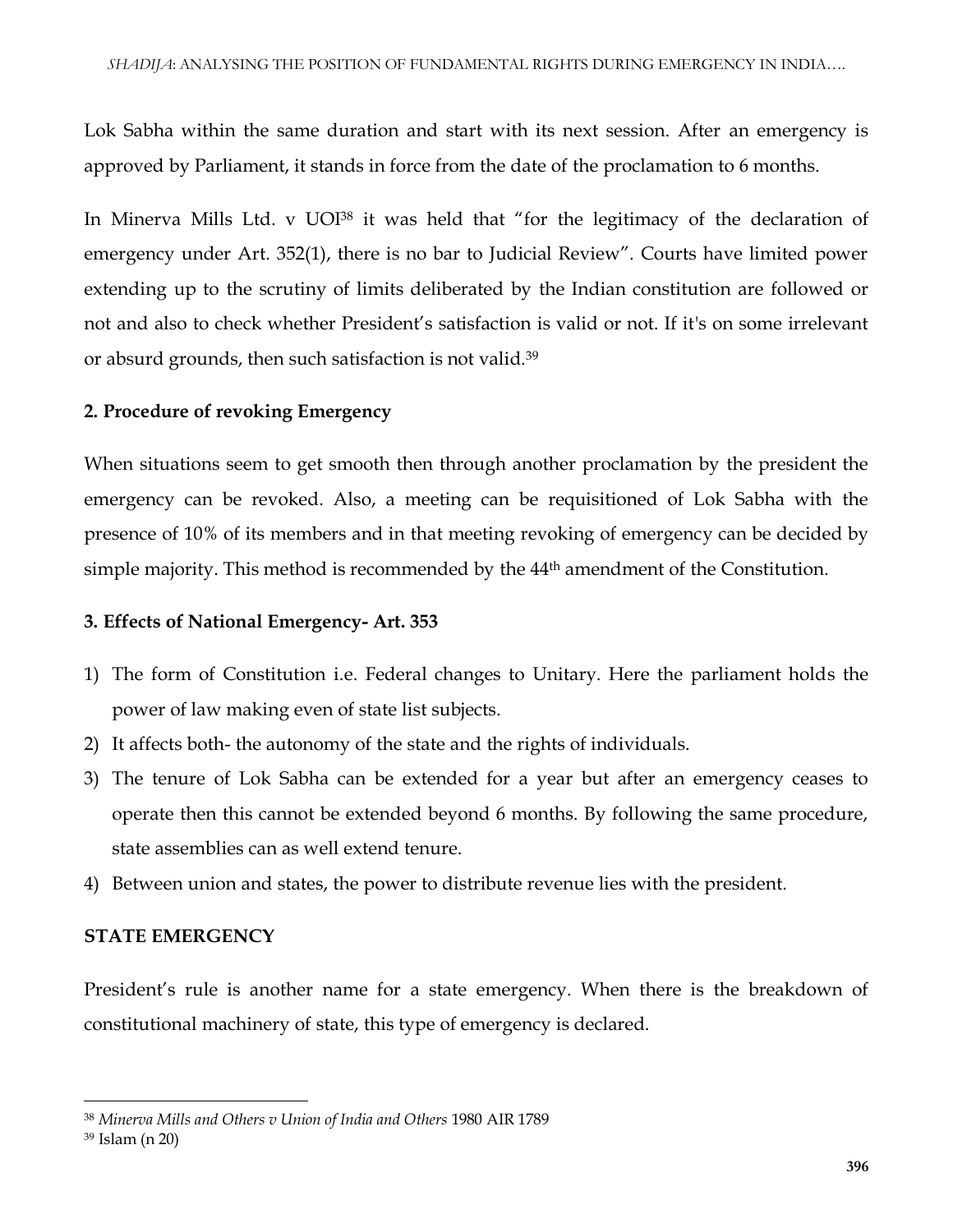If the Indian President on the basis of a government report of a particular state is satisfied, or due to other sources, the government cannot function in accordance with the Constitution, a state emergency can be declared by him. Within 2 months, an emergency must be permitted by parliament. <sup>40</sup>

Such an emergency can be imposed for a period of 6 months and a maximum of 3 years but with repeated approval by parliament every 6 months. This can be done under art. 356. If an emergency requires to be extended beyond 3 years, it can be done by constitutional Amendment as happened in the case of Jammu and Kashmir and Punjab.

In such situations, the president can take control of executive functions, and the state is administered by the governor in the president's name. The legislative assembly can either remain suspended or be dissolved and the parliament is required to make laws on 66 state subjects. For approval, money bills are to be referred by Parliament.

## **1. Procedure for proclaiming State Emergency**

It must be placed before the houses of parliament. It must be approved within 2 months or else it ceases to function. If permitted, it remains in motion for 6 months and can be extended up to a year. In 2 particular cases it can be extended beyond 1 year:

- a. National Emergency is already in function
- b. In case state assembly elections cannot take place and same is conveyed by the election commission.

# **2. Effects of State Emergency**

- 1. All the powers of state government or any of them can be assumed by the president.
- 2. He may confer any or all the powers of the governor or any executive authority.
- 3. He may put the legislative assembly under suspension or may even dissolve it.

 $\overline{\phantom{a}}$ <sup>40</sup> Shylashri Shankar, 'The State Of Emergency In India: Böckenförde's Model In A Sub-National Context' (2018) 19 German Law Journal [<http://file:///C:/Users/muska/Downloads/03\\_Vol\\_19\\_No\\_02\\_Shankar.pdf>](http://file/C:/Users/muska/Downloads/03_Vol_19_No_02_Shankar.pdf) accessed 07 July 2021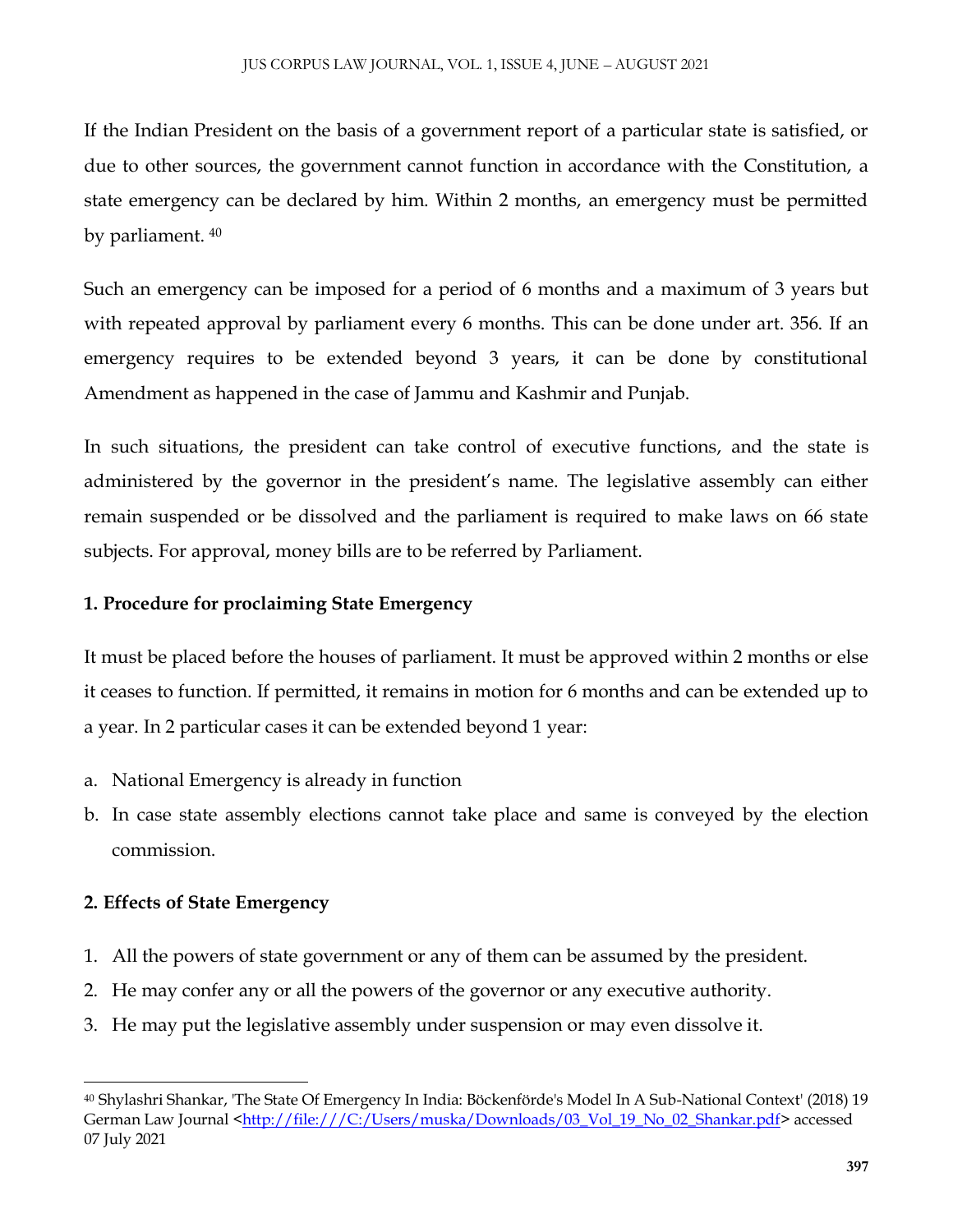4. President can order parliament to draft laws in place of the state legislature.

## **FINANCIAL EMERGENCY**

In case of an economic situation wherein the credit of India or financial constancy is threatened, the president can declare a financial emergency. This provision is defined under article 360 of the Indian Constitution.<sup>41</sup> Within 2 months of the time, an emergency must be approved by the parliament. Such an emergency has never been declared. Salaries of all judges of HC and SC and government officials can be reduced by the president. The state legislature needs to get their money bills approved by the president.

#### **1. Effects of Financial Emergency**

- a) Direction to any state can be given by Union Government on money matters.
- b) The salaries of government servants can be reduced on the president's order.
- c) Salaries of central government employees can also be reduced.
- d) After money bills are passed by the state legislature, the president can reserve it for Parliament's consideration.

Financial emergency has never been imposed therefore, there is not much information available regarding the same because no case or dispute regarding the same took place.

## **SEPARATION OF POWER DURING EMERGENCY**

It is an important thing to discuss the doctrine of "separation of power" in normal situations and the completely different governance under exceptional situations of national emergency. In these extraordinary situations, the checks and balances become suspended therefore chances of many organs trying to surpass the power intensifies greatly. Nevertheless, it is agreed on common grounds that despite the emergency, the doctrine must function in power. 42

<sup>41</sup> Constitution of India, art 360

<sup>42</sup> Islam (n 20)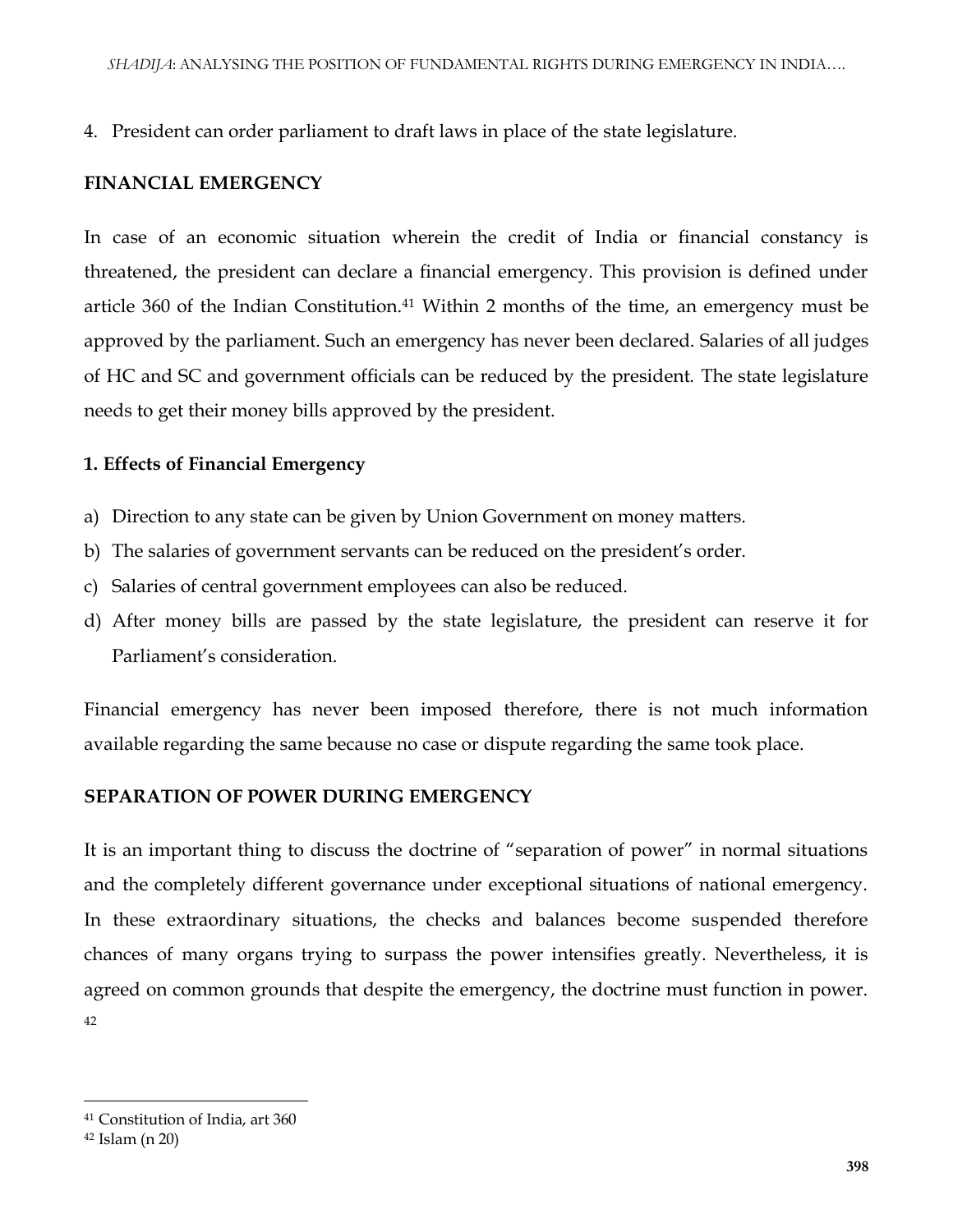This is a debatable matter which was discussed in the case of Rameshwar Prasad v. State of Bihar<sup>43</sup>. The case had to determine that whether the imposition of art. 356 without properly considering government reports or without proper consultation of state authorities amounts to exceeding the legislative powers. Here, the central Legislature had to put themselves into the state legislature's shoes and assume complete power to themselves. In this particular case, the court held that the doctrine of Separation of power has been violated clearly.<sup>44</sup>

## **FUNDAMENTAL RIGHTS DURING EMERGENCY**

In a democratic country, the imposition of emergency disrupts its basic functioning principles upon which machinery of state works. The most affected area is the rights that are fundamentally given to all the citizens. In our country, fundamental rights are drastically affected during emergency imposition. Both emergency provisions and FR's are mentioned in the same document. In extraordinary situations, under article 359 the FR's are suspended. This was interpreted by the framers of the constitution that in future the national security might be threatened or in danger because of certain forces or events etc. For National security's sake, it is important to suspend fundamental rights during an emergency.<sup>45</sup>

Protecting the national dilemma and protecting human rights was a great issue. Under article 359 all the fundamental rights are suspended but only after the  $44<sup>th</sup>$  amendment it got clear that all the rights except for articles 20 and 2146will be suspended. These shall not be suspended under the purview of the presidential order.

# **1. Suspension of rights under Art. 359**

President sustains its power to suspend the fundamental rights from art. 395 of part III of the Constitution. The article says that if the emergency is imposed then, the president by order can declare one's power and right to move to court for enforcing such rights as suspended

 $\overline{a}$ <sup>43</sup> *Rameshwar Prasad v State of Bihar* AIR 1958 Pat 210

 $44$  Austin (n 3)

<sup>45</sup> Shruti Kumari, 'Fundamental Rights & Proclamation Of Emergency' [2019] Legal Desire International Journal on Law [<https://legaldesire.com/fundamental-rights-proclamation-of-emergency/>](https://legaldesire.com/fundamental-rights-proclamation-of-emergency/) accessed 07July 2021

<sup>46</sup> Constitution of India, art 20 &21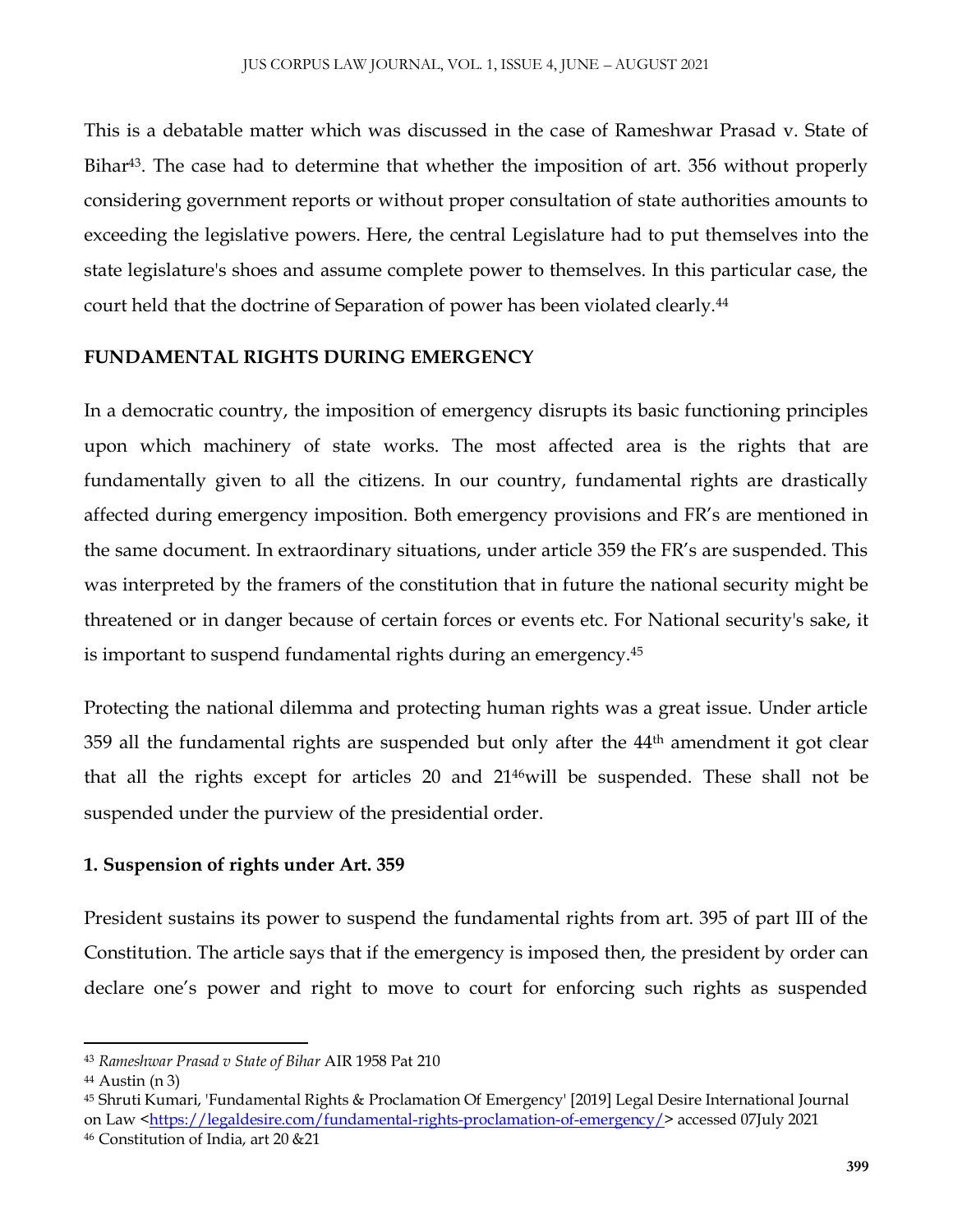excluding articles 20 & 21<sup>47</sup>. The proceedings of such rights which are pending in court shall also be suspended until the emergency ends. It is enforceable in the whole of India or in any part of it in state emergency cases. Any order under art 359(1) has to be at the earliest presented before both the houses.

# **2. Suspension of FR's during Emergency: Pros and Cons**

Suspending the FR's during an emergency is very helpful to the president because if he needs to take any decision required to control such a situation so he can do this without any interruption or delay and therefore the action could be taken on time.

The worst condition for citizens during an emergency is if the right against exploitation is suspended then people might be exploited by those who have authority. They can make one do anything, even against their will and the person might feel helpless. Not being able to approach the court will for sure make the condition worse. People with high authority can misuse their power and exploit the general public.

# **3.Effects of 44th Amendment Act**

Changes under this amendment can be possibly divided into 2 heads. First, it changed the power vested in the president regarding the suspension of fundamental rights and said that two articles- art 20 and 21 cannot be suspended in any case. Second, a law enacting power with the state cannot be enacted without overtly stating that the particular law is enacted in concern with proclamations of emergency. Any law enacted without stating it shall not be enforced.

Enactment of law without declaration can be challenged in the court of law even during an emergency. In the case of ADM Jabalpur v. S Shukla bench of Sc decided that a person cannot move to the court for violation of the "Right to life". This judgment was called 'anti-people' because SC stepped back from their responsibility of safeguarding the most important FR of individuals. In order to make sure that such a right or such incident does not happen in the future, the amendment act made sure that art. 20 and 21 cannot be suspended even during the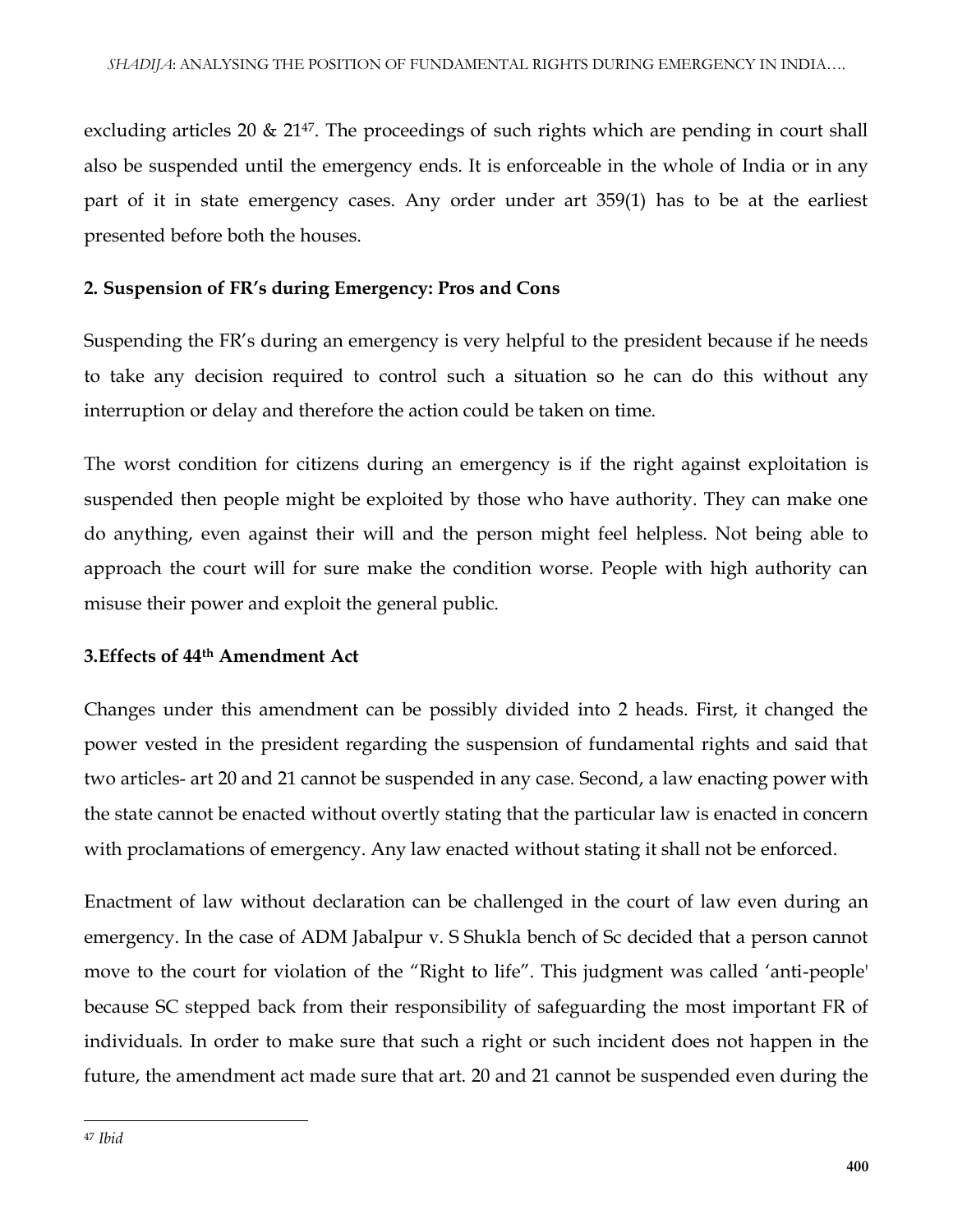proclamation of emergency. If these rights are violated then he/she has complete right to move to court.

#### **4. Right to Judicial remedy**

The right to move to the court does not get automatically suspended like article 358. It comes in force only after a presidential order that the right to move to court stands suspended. On 3rd November 1962 that is the Indo-China war, under article 256(1) presidential order was released. It was stated that under clause (1) of art 256 the president declares the right to move to court in case of violation of art. 14, 21, and 22<sup>48</sup> shall remain suspended in case of the proclamation of emergency.

In Makhan Singh v. State of Punjab<sup>49</sup>, under the defence of India act, 1962 Makhan Singh was detained with many others. They challenged the case in HC for detention under the same act. The fact was raised that their detention was illegal and improper because the laws and rules stated in the detention act are violative of FR's art. 14, 20, and 2150. The HC dismissed the petition stating that the presidential order does not permit courts to entertain such petitions. The same appeal was filed in SC and the court examined the extent and scope of presidential order under the ambit of art. 359. The court observed that the Fundamental rights are theoretically alive. In case of any infringement of a right, only the right to seek remedy is suspended. Suspending the fundamental right is not confined only to SC. Any court having the jurisdiction under art. 226 can do so. That includes the High Court.

#### **5. Malafide Detention**

 $\overline{\phantom{a}}$ 

It has been made clear by Supreme Court that detentions nature may be Mala fide or bona fide, in any case, is significant. If because of detention, a person's FR is abridged then he/she can move to court and obtain the writ of 'habeas corpus' if the nature of detention is mala fide. The rest of the rights which the president has non suspended can be enforced in the court of law. If a detained person files plea 'that Defence of India, Act, and ordinance' due to which the

<sup>48</sup> Constitution of India, art 14, 21 & 22

<sup>49</sup> *Makhan Singh v State of Punjab* AIR 1964 SC 72, 83

<sup>50</sup> Constitution of India, art 14, 21 & 22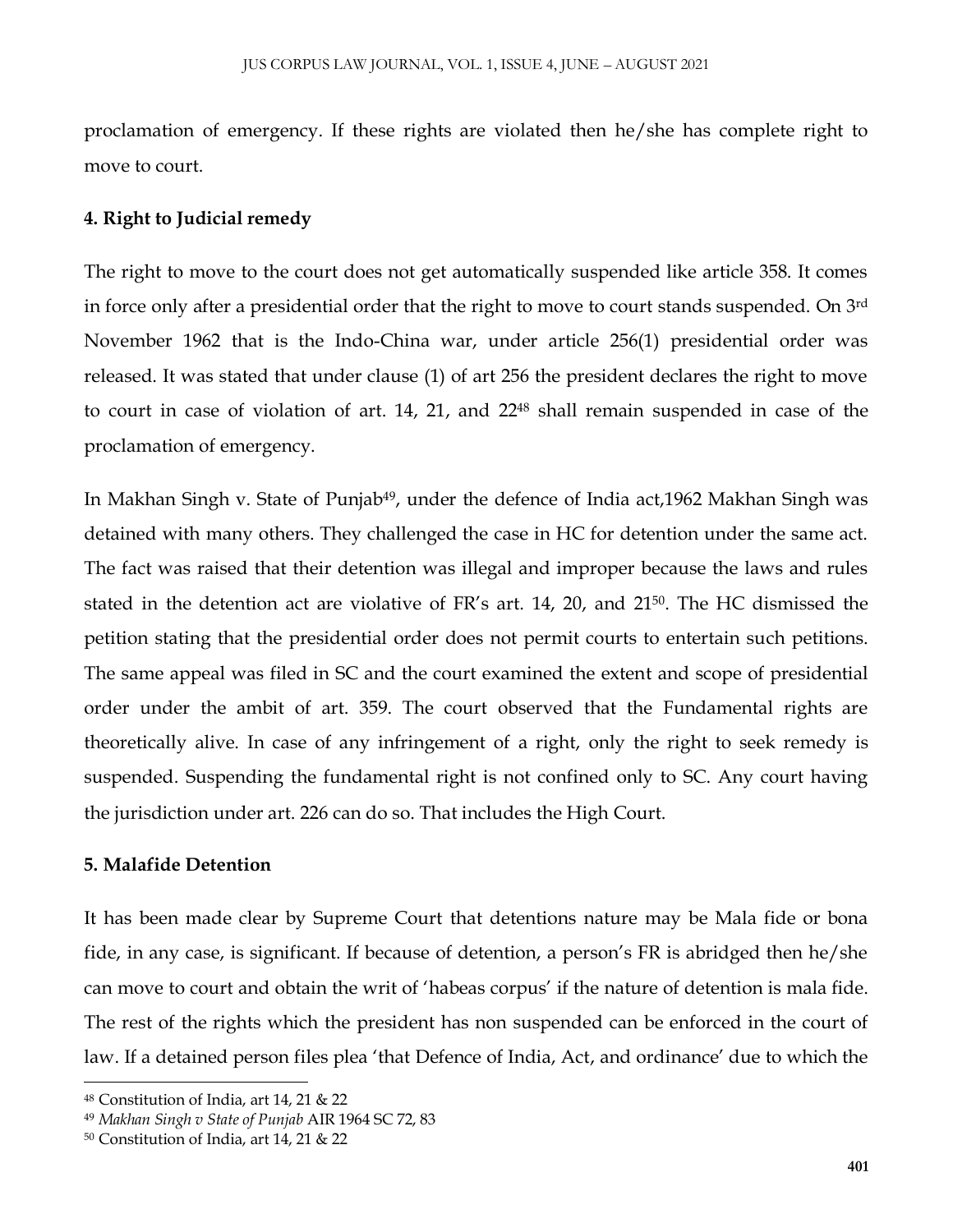detained person grieves from the disproportionate delegation of power. Presidential order cannot be barred such pleas as such plea is not mentioned in the order of fundamental rights.<sup>51</sup>

## **JUDICIAL INTERPRETATION OF EMERGENCY PROVISIONS**

Article 356 is particularly about state emergency but one must know that it is a part of all the provisions which deal with an emergency. Dr. Ambedkar with hope kept these provisions in the constitution. He called them 'dead letters' because he hoped such provisions won't be used in the future. Using such provisions would mean the failure of state mechanisms that cannot be implicit. It could be better understood by two cases - [State of Rajasthan v. UOI \(AIR 1977](https://indiankanoon.org/doc/174974/)  [SC 1361\)](https://indiankanoon.org/doc/174974/) and [S.R. Bommai v. UOI.](https://indiankanoon.org/doc/60799/)<sup>52</sup> 7 and 9 judges bench ruled the case respectively. For understanding, S.R. Bommai case is adequate as one way or the another, Bommai case advances from the State of Rajasthan case. <sup>53</sup>

Clause 1 of art. 356<sup>54</sup> has been reviewed by the court that talks about the president's satisfaction upon getting the governor's report talking about the failure of the state government to function in compliance with the Constitution. Here, the court states that the President because of the report must feel satisfied that the situation is severe and requires emergent actions.

It has been made compulsory by Article 74(1)<sup>55</sup> for to president to follow the assistance of the council of ministers. Article 356(1) states that if constitutional provisions cannot be followed by the state government, then it means the failure of it.

# **1. Dissolution of Legislative Assembly**

It has not been expressly mentioned in art. 356 that legislative assembly has to be dissolved. Since the Independence, the practice or the power to dissolve it lies with President. This was

<sup>54</sup> Constitution of India, art 356, cl 1

 $\overline{a}$ <sup>51</sup> V Maya Krishnan, 'EMERGENCY AND PERSONAL LIBERTY' (1966) 8 Journal of the Indian Law Institute [<https://www.jstor.org/stable/43949912>](https://www.jstor.org/stable/43949912) accessed 08 July 2021

<sup>52</sup> *SR Bommai v Union of India* AIR 1994 SC 1918

<sup>53</sup> Md Mustakimur Rahman, 'Fundamental Rights in Times Of Emergency: Ataur Rahman v Muhibur Rahman Revisited' (2018) 05 Brawijaya Law Journal

<sup>55</sup> Constitution of India, art 74, cl 1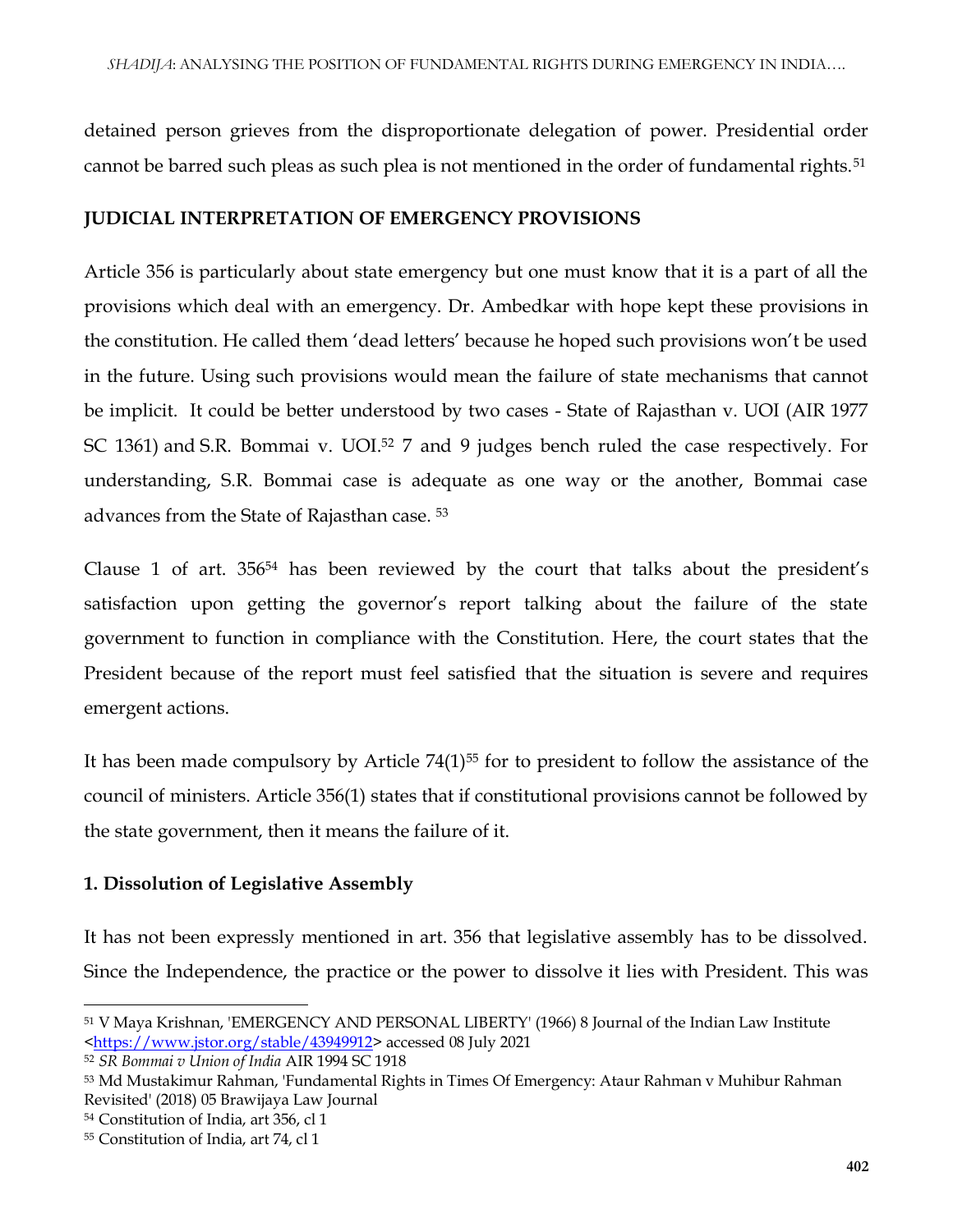held through the S.R Bommai case. If both the houses of parliament under art. 356(3) agrees to the proclamation, only then it could be exercised. If disapproved, then the assembly shall be reconstituted without any impact of the emergency proclamation and if it is held invalid and agreed by both the houses, status quo ante can be restored by the court. If the validity of the proclamation is challenged in court, then interim order can be issued by the court restraining the holding of new elections unless the case disposes of. Article 356(3) works as a safety mechanism for the protection of federalism in Indian Polity.

## **SARKARIA COMMITTEE**

The committee in chapter 6 analysis the report related to article 356. It stated that art. 356 has been used in many instances whereas it was expected to remain a dead letter. Using this article has been rapidly increased. Responsibility or power of the centre to reinstate the representative government in states is assisted by the support of the public. For the proclamation of presidential rule, the article has been used several times. The committee was formed in 1983. To improve center-state relations, the commission took 4 years.

In its first report, it has been recommended that art. 356 must be used in extraordinary cases. Article 355 states that government has to take care of the security and well-being of the state. "Failure of a constitutional provision, notwithstanding of its significance, effect and extend, cannot be treated as constituting a failure of constitutional machinery". After taking all the recommendations, suggestions, etc the committee stated that article 356 must be used only when existing sources fail to rectify the constitutional machinery.

## **LANDMARK CASES**

 $\overline{\phantom{a}}$ 

 In 1966, the supreme court talked about the person's right to move to court in the case of State of Maharashtra v. Prabhakar<sup>56</sup>. In the case, SC ruled that if one's right is abridged not under any presidential order or defence of India act, then the person has full right to approach the court for seeking a remedy.

<sup>56</sup> *Maharashtra state v Prabhakar* AIR 1996 SCC (3) 463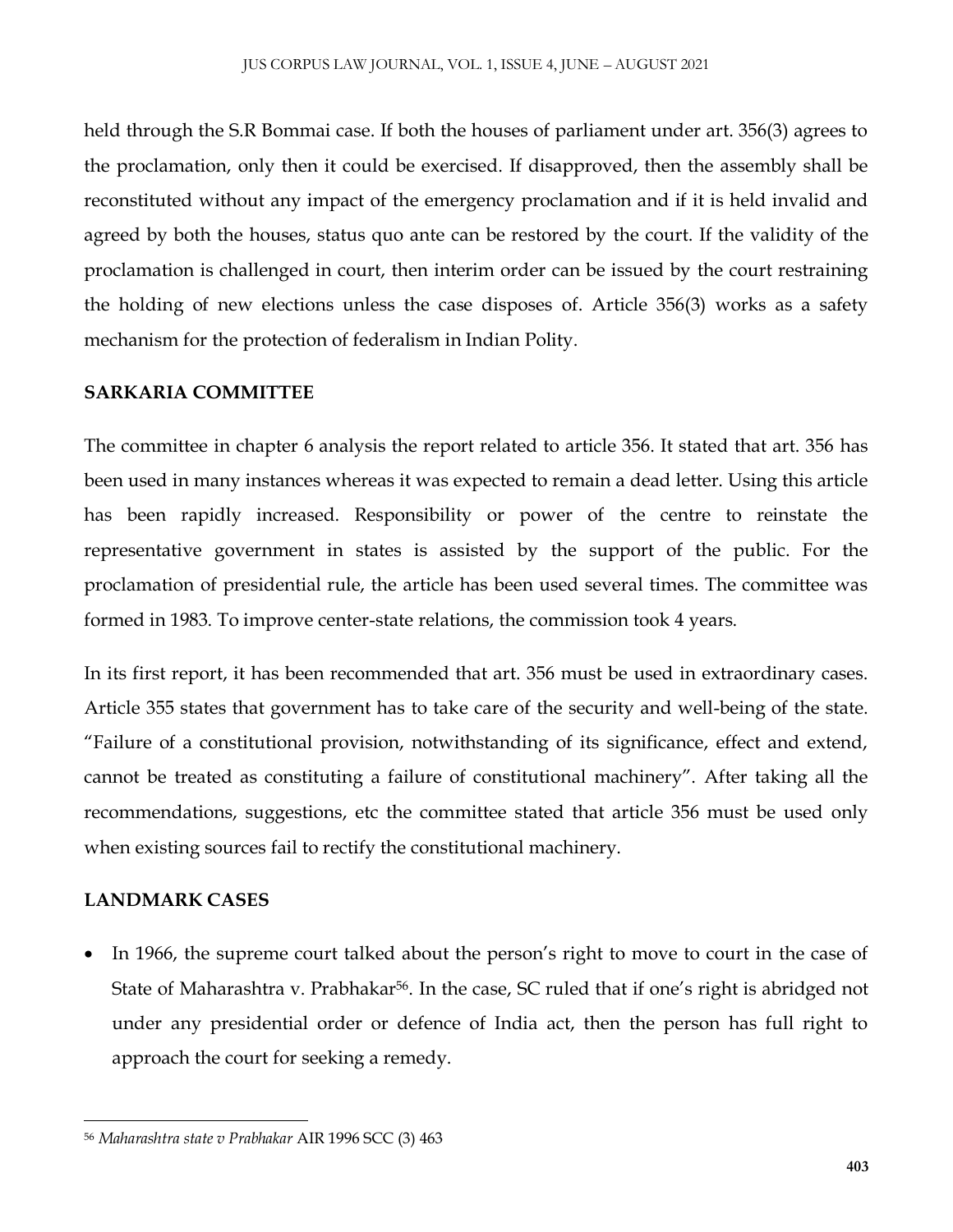- In [Ram Manohar Lohia v.](https://indiankanoon.org/doc/1733535/) State of Bihar<sup>57</sup>, the court held detention under detention of India to be invalid because the detention was against the circumstances laid down in rules. Here, the power to detain was delegated by the government to the district magistrate under the Defence of India act,1962, district magistrate detained Mr. Manohar. It was stated in the order that it was necessary to detain him in order to prevent him from violating the law and order. The court held that, if a person's FR is violated then he still has the right to move to court under the Defence of India act, and his petition was heard. The court was satisfied that he was wrongfully detained and it could be challenged.
- SC in [Mohd. Yaqub v. State of Jammu and Kashmir](https://indiankanoon.org/doc/1436792/)<sup>58</sup> held that under art. 13(2) of the Constitution defines, any order made under art. 359(1) is not "law" Therefore, such orders cannot be enforced in case they violate the FR's and also said if article 14 is suspended then this is itself a violation of art. 14. The court overruled its past judgement of [Ghulam Sarvar](https://indiankanoon.org/doc/924262/)  [v. Union of India](https://indiankanoon.org/doc/924262/)<sup>59</sup> .
- Supreme Court in A.D.M. Jabalpur v. S. Shukla<sup>60</sup>, here in the case, respondent challenged the emergency declared by the president under art. 352. Under the 'Maintenance of Internal Security act,' the respondents were detained. The court held that for writ petition of Habeas Corpus under art. 266, no person has the locus standi to move to the court. The respondents in the same case presented a contention before Supreme Court that Art 21 is a source right to life and personal liberty and one can move to the court in the case, they are suspended but the SC rejected the contention on the grounds that once the right to judicial remedy is suspended for art. 21that person cannot move to the court to seek any form of remedy. Same as the above-mentioned, article 359(1) does not only suspend one's right under art. 32 to move to the SC but also to HC under art. 266.

This judgment was highly criticized as it took all the protection granted under Constitution. To counter this judgment, the 44th amendment was brought. This amendment inserted the part that article 20 and 21 cannot be suspended even under article 359(1)

<sup>57</sup> *Ram Manohar Lohia v State of Bihar* AIR 1966 SC 740

<sup>58</sup> *Mohd Yaqub v State of Jammu and Kashmir* AIR (1992) 4 SCC 167

<sup>59</sup> *Ghulam Sarwar v Union of India and Ors* AIR 1967 SC 1335

<sup>60</sup> *ADM Jabalpur v Shiv Kant Shukla* AIR 1976 SC 1207